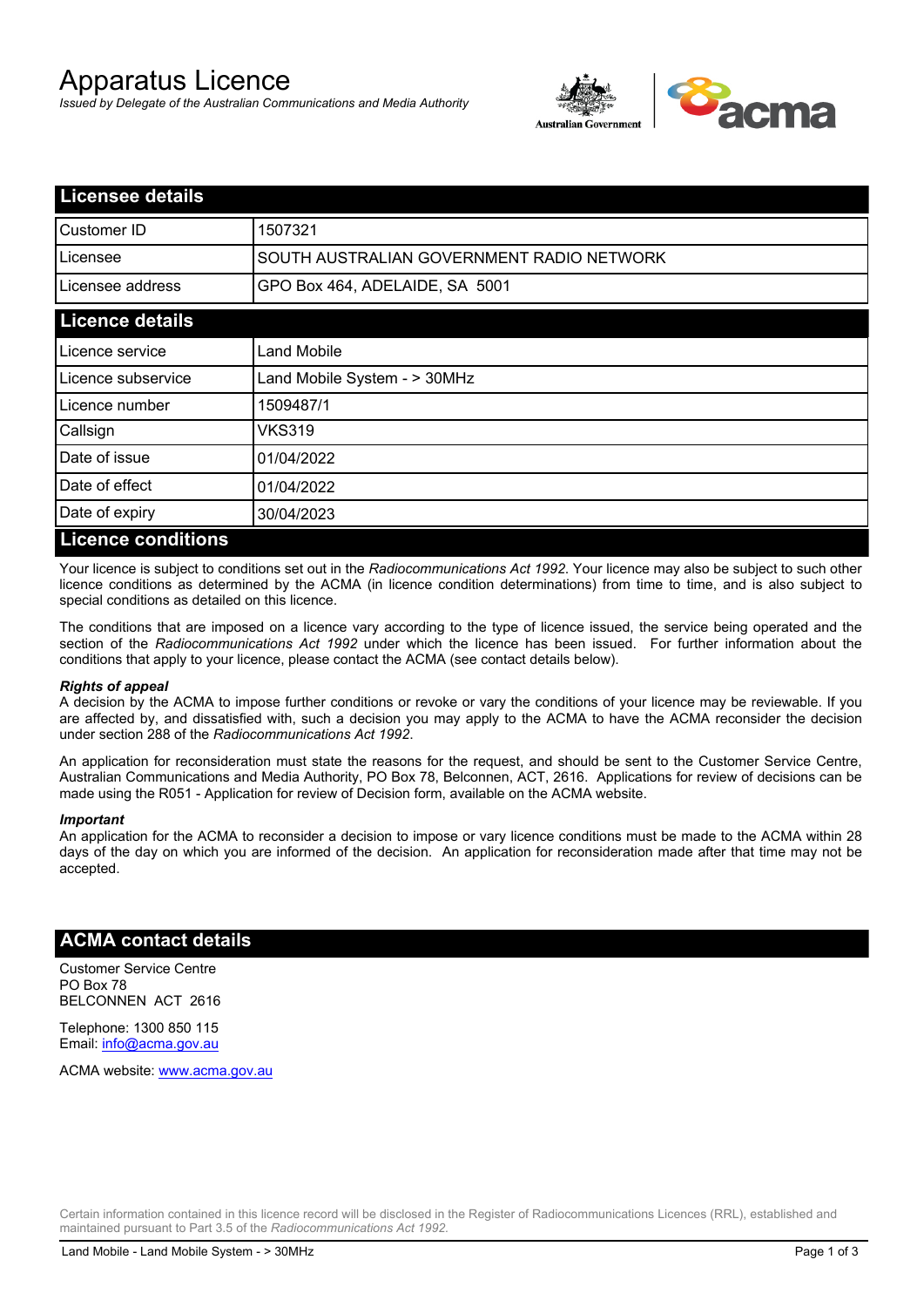## **Advisory Notes applying to licence no.: 1509487/1**

Conditions applicable to the operation of Land Mobile System station(s) authorised under this licence can be found in the Radiocommunications Licence Conditions (Apparatus Licence) Determination and the Radiocommunications Licence Conditions (Land Mobile Licence) Determination. Copies of these determinations are available from the ACMA and from the ACMA home page (www.acma.gov.au).